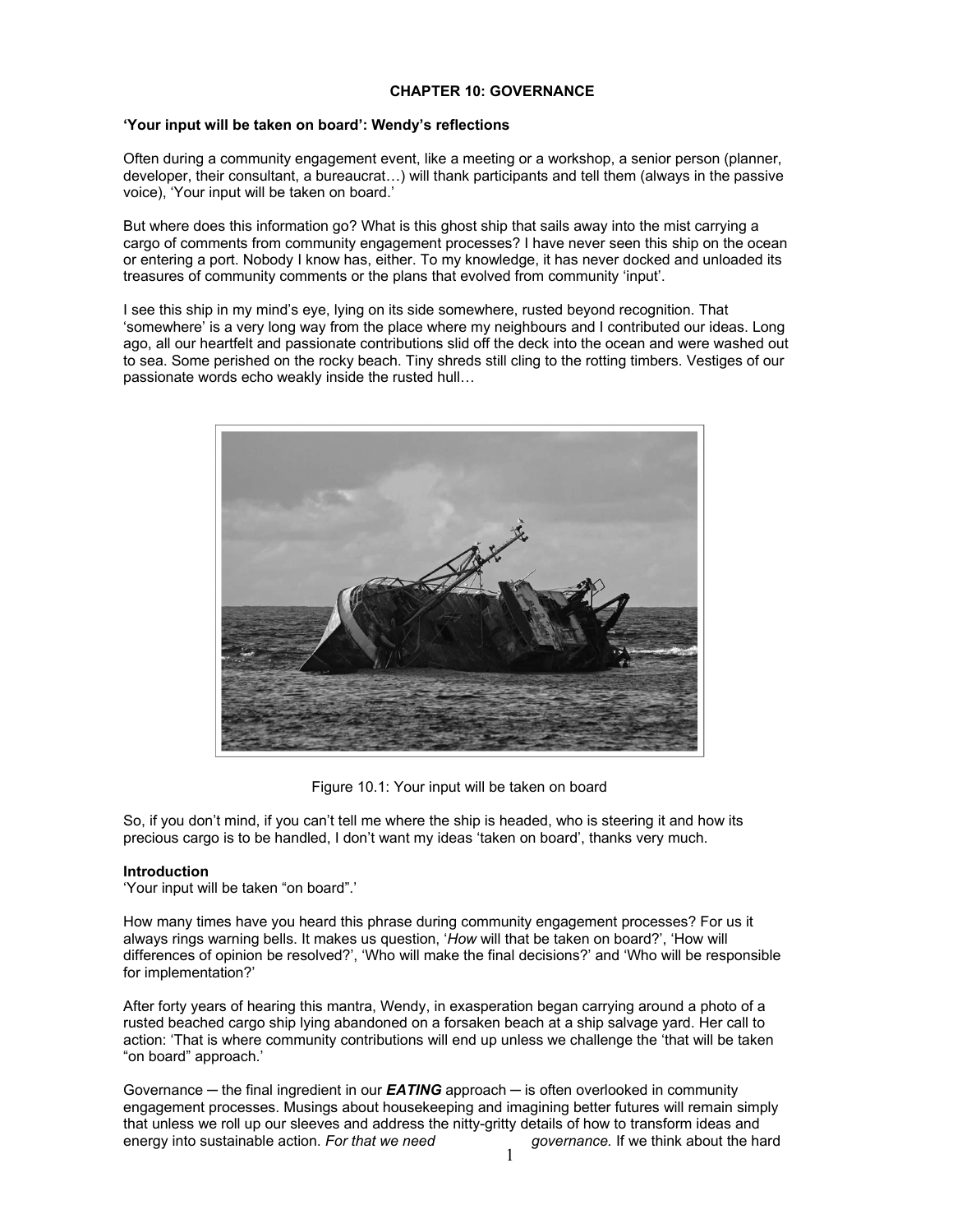work that goes on (often behind the scenes) to enable a great meal to be shared at the kitchen table – leafing through recipe books, deciding on the menu, taking allergies, cultural requirements and food preferences into account, selecting and buying ingredients or preferably picking them from the garden, finding the appropriate beverage, setting the table, preparing the meal, enjoying it, discussing it, clearing up afterwards. We could go on. And so it is with community engagement with sustainability. To transform ideas into action, we must address the *how*. This is essentially what governance is about in the context of community engagement with sustainability.

## **Governance at the Redland Youth Plaza**

One of Steph's projects is a good illustration of the importance of building in governance approaches at the very beginning. And this was a project that involved young people, who are not always renowned for housekeeping or doing the laundry! Construction of the Redland Youth Plaza began in 2007, while Steph was working with cultural planning agency Plan C in Brisbane. The Youth Plaza, located fifteen kilometres east of Brisbane, features a world-class skate and BMX bike facility and live performance infrastructure, co-located with a basketball court and playing fields. The site was designed to become a highly supported and supportive youth space attracting young people from throughout South East Queensland.<sup>1</sup> The Council's project manager was committed to ensuring that the facility was relevant to the needs that local young people had expressed for years. Collaborative work with them focused on involvement in engagement activities to shape its planning and design and to determine management and activation principles and approaches.

Early on, governance issues were raised. While the Plaza was being constructed, a Plaza Advisory Crew (PAC) was established. PAC was a community group responsible for activating the facility, involving the broader community and working with the local council to resolve management issues before they could become problems. Steph worked with a diverse group of local skaters, BMX riders, artists, musicians, event producers, business owners, sponsors and council officers to develop the PAC's structure and protocols. He also proposed governance protocols. The long process was tolerated by the young people only because they had a direct commitment to the success of the facility. They knew from experience that management problems can plague skate parks. The PAC, facilitated by Plan C, met weekly for three months to resolve meeting protocols, decision-making processes and conflict-resolution procedures. They also collaboratively designed the launch event and learned eventproduction skills. When Wendy heard about this governance process she nearly wept, as her local Nimbin Skate Park, completed but unopened, has sat unused for several years because management and acoustic issues were not resolved early on. In a small rural community with little recreation opportunities for young people, this is regarded locally as a massive failure of governance. It did not have to be this way. $<sup>2</sup>$ </sup>

Back in Redland Shire, despite wide acknowledgement of the importance of establishing group operating processes from the beginning, many PAC members felt the 'governance' work was tedious. Members were keen to discuss the launch and the fun they would have when the facility was completed. Governance was an intangible 'something', especially to the younger members. When Steph reported that all regular PAC meetings would incorporate a 'governance session', a teenaged member of the PAC asked, 'what is governance, anyway?' It's a good question.

## **What is governance, anyway?**

Governance includes 'all "collective action" promoted for public purposes<sup>3</sup> and describes how the 'whole system of interrelated actors performs these actions'.<sup>4</sup> In the context of community engagement with sustainability, governance includes practical matters like those the Redland Youth Plaza PAC addressed: capacity building and strengthening, conflict-resolution procedures, decision-making processes, evaluation and monitoring mechanisms, meeting protocols, process design and so forth. Later in this chapter we provide some recipes for good governance which offer practical suggestions.

Throughout *Kitchen Table Sustainability* we've emphasised that sustainability problems are not simple or even complicated. They are complex. They are 'wicked' problems that demand innovative approaches. Governance is a critical part of any solution. Table 10.1 below presents a typology of societal problems and corresponding strategies. Most sustainability problems exist at the *complex* end of the spectrum. The typology suggests that these types of problems require a governance approach, diffuse decision making and ongoing learning. We need to remember that when designing community engagement with sustainability.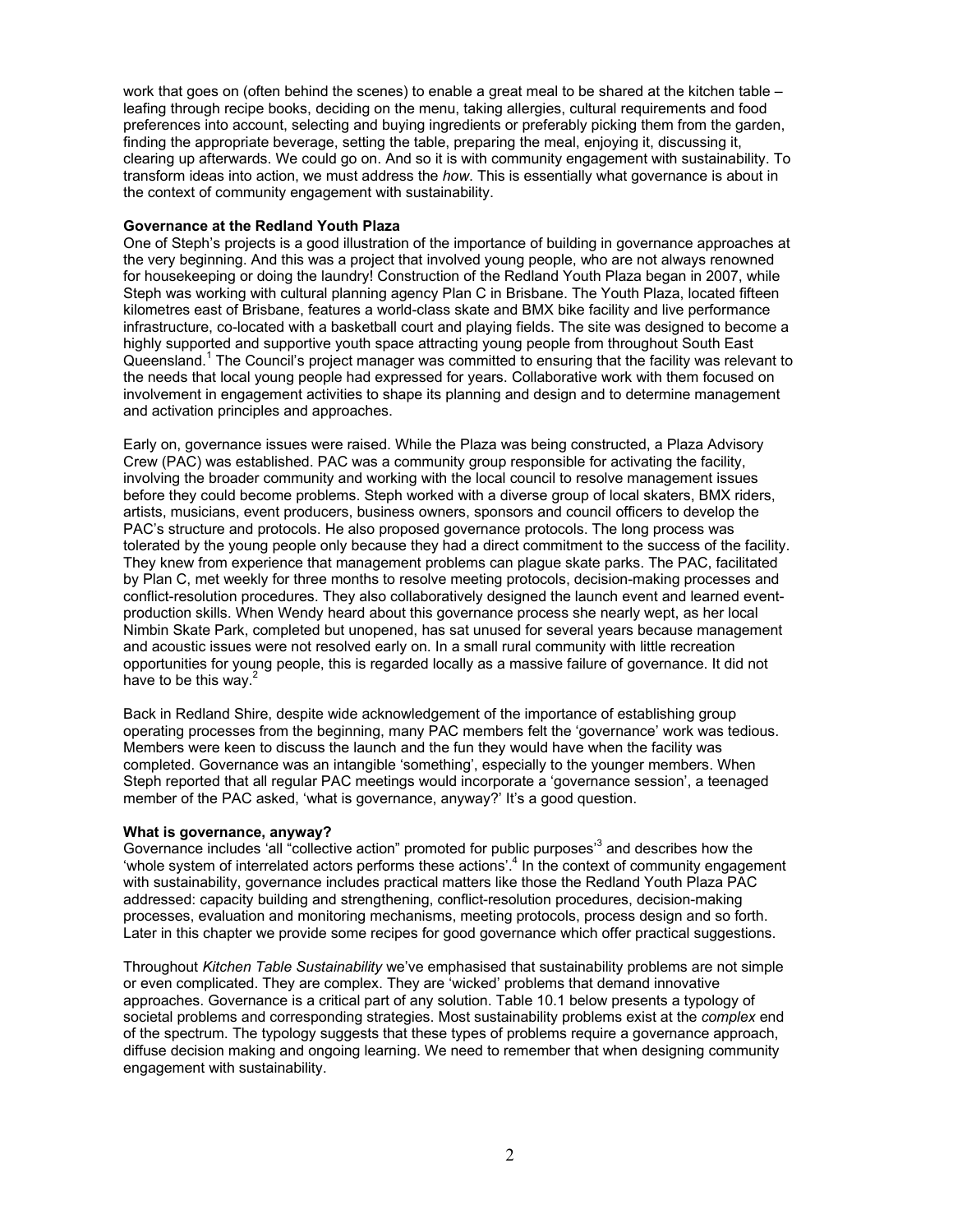| <b>Problem/Solution</b> | <b>Simple</b> | to                       |                              | <b>Complex</b> |
|-------------------------|---------------|--------------------------|------------------------------|----------------|
| <b>Type of Approach</b> | Technical     | Market                   | Stakeholder                  | Governance     |
| <b>Decision making</b>  | Expert elite  | Cost-benefit<br>analysis | Consensus<br><b>Building</b> | <b>Diffuse</b> |
| <b>Policy Process</b>   | Regulations   | Negotiation              | Pacification                 | Learning       |

# **Table 10.1: Typology of societal problems and strategies**

Source: after Hisschemöller 1993; Dirven et al. 20025

Considerations of value and power are central to resolving governance issues. <sup>6</sup> We argue that it is very difficult to resolve governance questions unless the community engagement goal and 'promise to the public' are both clear. This brings us back to chapter 3, where we presented the IAP2 Spectrum of Public Participation. If the goal is 'empowerment', very different governance mechanisms are required than if the goal is simply to 'inform'. Substantial research into participatory governance has expanded our understanding of the benefits of participatory, rather than representative governance. Nevertheless, our sad experience is that most engagement practices in the countries we know still resist these innovative approaches, as Wendy's story below illustrates.

One terrible day I had to present a draft report to my clients, senior planning bureaucrats in Sydney. They asked for a short presentation so I came with only a few notes.

'Nothing fancy,' they said on the phone. 'Just tell us the highlights.'

We'd been working on the report for nearly four months and had conducted a massive review of Australian and international research. Our client wanted to know what 'leading practice' looked like and we were keen to find out, too. The topic was one aspect of community engagement. We felt privileged to be giving advice to such senior people. We hoped our research and our experience would make a difference. They had a huge project on their hands and seemed desperate for our advice.

Steph, the activist, had his reservations as he saw me off at Brisbane airport. Yollana was more sanguine: 'Tell them all about it and don't forget to tell them how important it is. Good reports *always* see the light of day, Wendy.' she offered.

I smiled, knowing that she was probably wrong but not wanting to disappoint her. Yollana was always reminding me to watch those negative 'seed thoughts'.

But later that day when I was ushered into the small meeting room and looked at the ashen-faced men who greeted me, I knew that things were not going to turn out the way Yollana had dreamed.

The project manager got straight to the point while his other three colleagues looked at their hands.

'Give us your summary, please, Wendy,' he requested, somewhat formally.

I reviewed the principles we had drawn from our research and experience and the guidance we felt would help his department with their project.

There was a long silence when I finished. Then one of the other men spoke. His voice was small for his size. He kept looking down.

'Look, Wendy,' he said, shuffling his papers. He picked up my report and held it gingerly, as though it might burn his fingers. 'We know you put a lot of work into this study and it's a really good job. Truly it is. Your recommendations are right on the money. We can see how much thought you've put into it.'

He put down the report.

'And you have to know that we will never be able to implement a single one of your recommendations. I could bet my life on it. Not a single one.'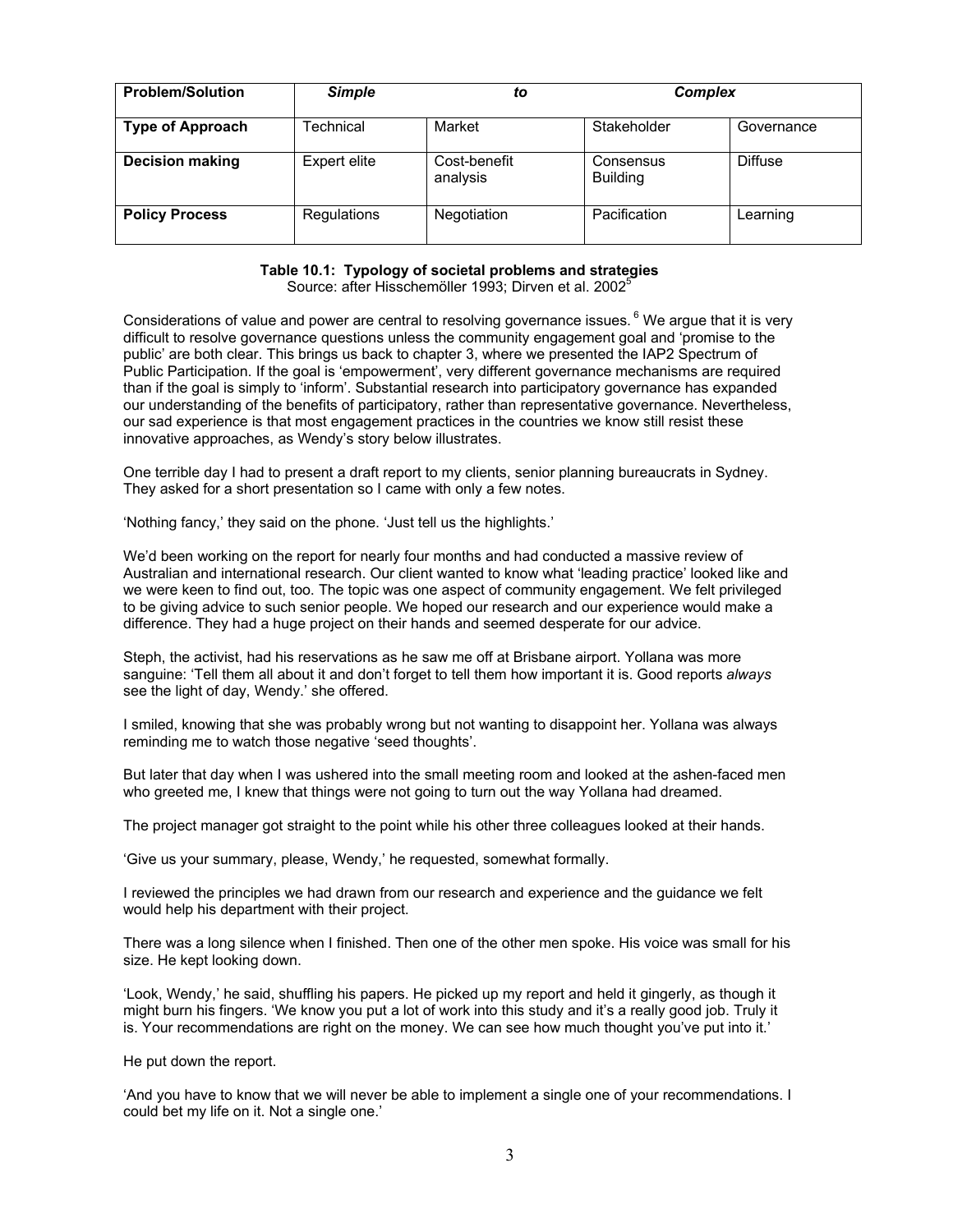I stared at him, breathless, heat rising in my body. 'Not a single one.'

'Yes,' the project manager spoke up where the other man had left off. He fixed his eyes on a point on the wall behind me. 'I'm afraid that's right. *Totally* right. Please don't blame us for this. Our Minister would never allow us to do *any* of the things you've recommended. We have no budget to do anything properly – in consultation terms – on this project. And I am afraid there's more bad news: your report will never see the light of day. We can't let it get loose in the system, so you must promise not to release it, either. Is that understood?'

I nodded.

'I'm really sorry. Honestly, I am,' he continued. 'Please don't have a bad opinion of us, Wendy. We just can't do anything else.'

We settled the reporting arrangements. I confirmed that my invoice would be in the post.

I rang my office from the coffee shop downstairs.

'Oh dear,' Yollana said. 'I'm so sorry. At least they told you the truth. *That* part was good.'

'Please let me speak to Steph,' I said.

'I'm sorry too,' he mumbled into the phone. 'It's a great report. I wish I had been wrong.'

Unfortunately, these sorts of outcomes often accompany community engagement processes. Now, as we face the most serious problems we have ever faced as an Earth community, we need to do better. We need to think ahead to the governance implications of not acting.

Good governance practices are based both on local sustainability needs and active engagement by the local community to meet those needs. The expression, 'If you're not part of the solution, you're part of the problem', coined by *Chicago News* columnist Sydney J. Harris in the late 1940s, reflects our belief that maximum involvement in community engagement processes and consequent actions are required to achieve sustainability. We are interested in exploring governance that enable collective responsibility for the outcomes of community engagement. From practice there is ample evidence that the results of community-led collaboration are vastly superior to processes kept behind closed doors. *Participatory governance* is a valuable approach that has generated much research and experimentation in practice.

Exploring how people can engage actively with sustainability and how to enable it are the primary purposes of this book. Community governance is the ultimate embodiment of participatory democracy. Without authentic local access to decision-making, our communities are at risk and will grow and develop in ways that do not accurately reflect the diversity of existing local knowledge, needs and interests. Participatory governance diversifies the range of interests and perspectives from the narrow focus currently expressed through government and industry's management of governance practices. Ensuring that those seated at the table represent a diversity of voices and perspectives and using good governance approaches increases participation by those who might otherwise be marginalized or ignored. We recommend a very different paradigm from the one in which we are currently embedded. In that model, as we explain in chapter 8, Inclusion, those outside of the mainstream are often forced to battle to have their perspectives listened to by decision makers, who often appear preoccupied with what they believe to be the concerns of the dominant group.

## **Locating our views about participatory governance**

When we were preparing this chapter, we had many conversations about participatory governance. What do we mean by it, how do we locate our views and why does it matter to community engagement with sustainability? Karl, the only one of us formally trained in sociology, downed tools in his makeshift kitchen, left his kitchen table, moved to his desk and undertook to provide an explanation, a summary of which follows.

In this book, we use a working definition of participatory governance, based on research and practice. Participatory governance is one of the foundation planks of participatory democracy and civil society's engagement in reshaping not only the institutions of governance, but also the reformation of democracy. This approach aims to empower the voices of civil society in decision making by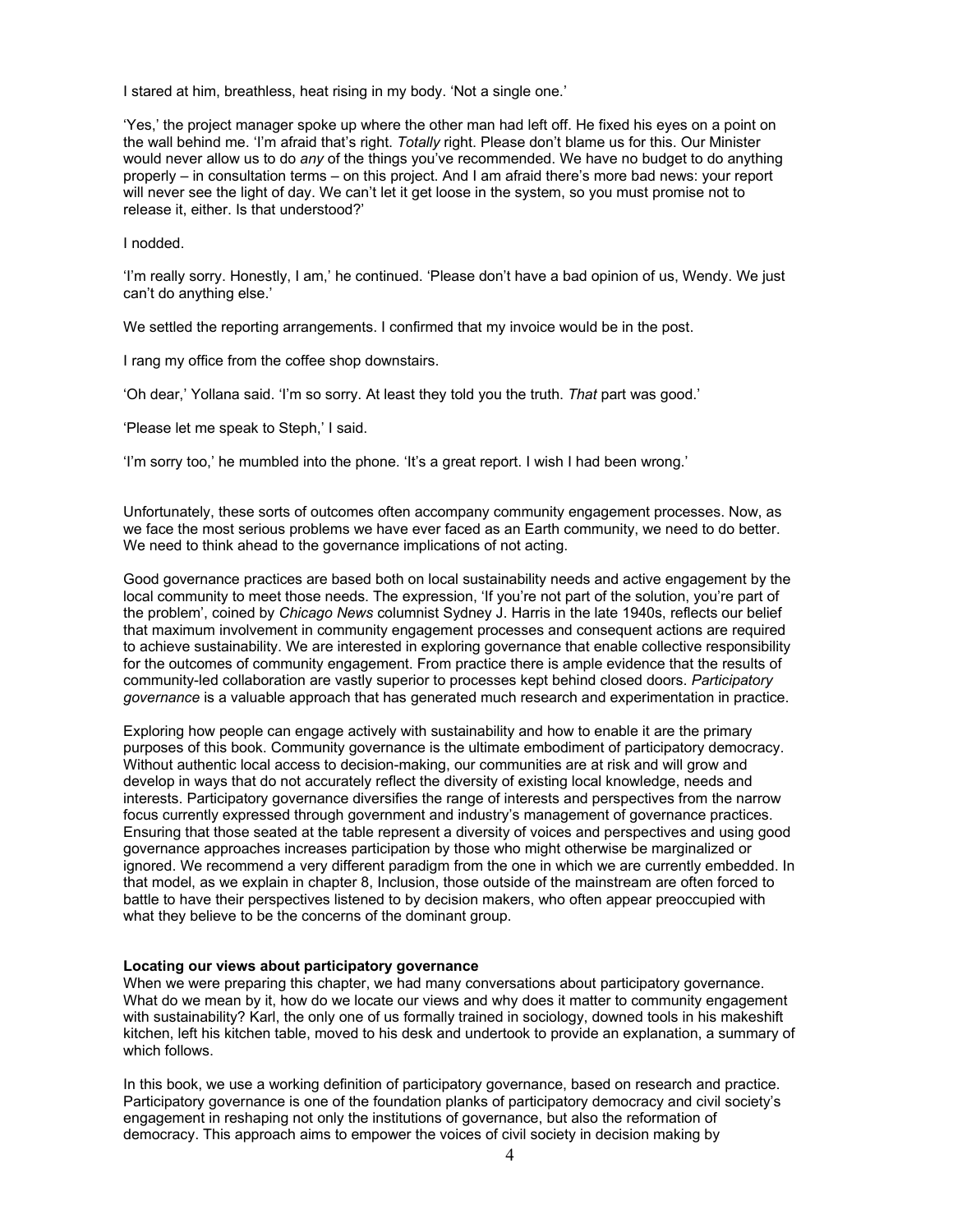maximizing accountability and transparency. As Kohler-Koch, a presenter of a European Union Commission research paper, explained, 'Both political discourse and normative theories of democracy attribute civil society a key role in reinvigorating democracy'.<sup>7</sup>

Kohler-Koch's paper, as well as others, $^8$  explores the tensions between the system of governance, the bureaucracy and external political disaffection. Governments in Western democracies face increasing pressures regarding this potential issue of legitimacy and mandate. Not surprisingly, increasing the perception of participation and inclusion is high on the agenda in many countries, as evidenced by newly elected Australian Prime Minister Kevin Rudd's Australia 2020 workshop to explore ideas for Australia's future and communicate them to the Federal Government.

This approach, it is hoped, will somewhat insulate governments and institutions from blame for policy failures in what is an increasingly complex economic, environmental, as well governance environment. While acknowledging a degree of cynicism for such perceptions, we also see this as an opportunity for added momentum to a practice we have advocated throughout our work. It reflects a principle of our practice: to provide opportunities for even the smallest and softest voices to be heard.

Our approach in our community engagement work and in writing this book is grounded in the theoretical writings of Jűrgen Habermas (communicative action theory) and Paulo Freire's educative work with poor people in South America. We believe that both theories are applicable to the problems confronting modern-day communities. We have found that institutions and the people who operate in them are as protective of their official territories as they are self-protective. Not surprisingly, many resist change and are far from transparent in their decision-making. Often they tend to obfuscate, causing serious problems for communities trying to engage with them. Nevertheless, those institutions need to retain their functions while we work to rebuild them. We need competent people to operate them. We need to find a way to repair the ship while keeping it afloat. But these gatekeepers must change if communities are to have real influence in addressing the planetary crisis. We, our neighbours and professionals everywhere, must find ways to help them change while the 'ship of society' remains afloat.

This is where the educative processes and strategies at the heart of Freire's work join the insights of the Frankfurt School.<sup>9</sup> Our experience reveals that only through facilitating the empowerment of individuals to represent themselves and their communities in the company of their neighbours, by strengthening their own capacities, asking informed questions and aiming for institutional accountability in their dealings with functionaries in those institutions, is there hope for the future. We believe that sinking the ship is not an option.

## **Five good governance principles for community engagement with sustainability**

Many characteristics of good governance are advocated by existing research and practice. These include approaches that are empowering, transparent, responsive, consensus-oriented, participatory, accountable, equitable, inclusive, effective, efficient, coordinated, flexible, strategic, information-rich, persistent and so on. In previous books in the *Community Participation in Practice* suite of books (1994- 2003), Wendy and colleagues teased out many of these approaches in illustrative case studies from their practice. This is well tilled ground. Alarmingly, however, many proponents and practitioners ignore the advice and warnings that are readily available.

We have identified five principles that we consider essential for designing governance approaches for community engagement with sustainability. We outline them briefly below before sharing two cautionary tales: a tale of a community engagement processes that fell by the wayside and a tale that demonstrates these principles in action.

## **Principle 1:** *Accountability*

Accountability is vital to developing new paradigms of governance. It provides an ongoing openness and responsibility regarding how governance occurs, ensuring that relationships based on trust and collaboration can emerge. Governance structures must be accountable to the community and to supporting local, regional and global sustainability on all levels. Creating accountability in governance requires a transparent, multi-step approach that focuses on diverse engagement, action to flow from this engagement, evaluation to follow action and review of the overall process to emerge from this evaluation. If at any stage the doors are closed and the process stops being accountable, governance opportunities are lost and the community ceases to have the influence that it needs to be effective.

## **Principle 2:** *Transparency*

Transparent governance practice requires full community access to decision-making processes, legal and statutory information (and that bugbear 'commercial-in-confidence' material). Transparency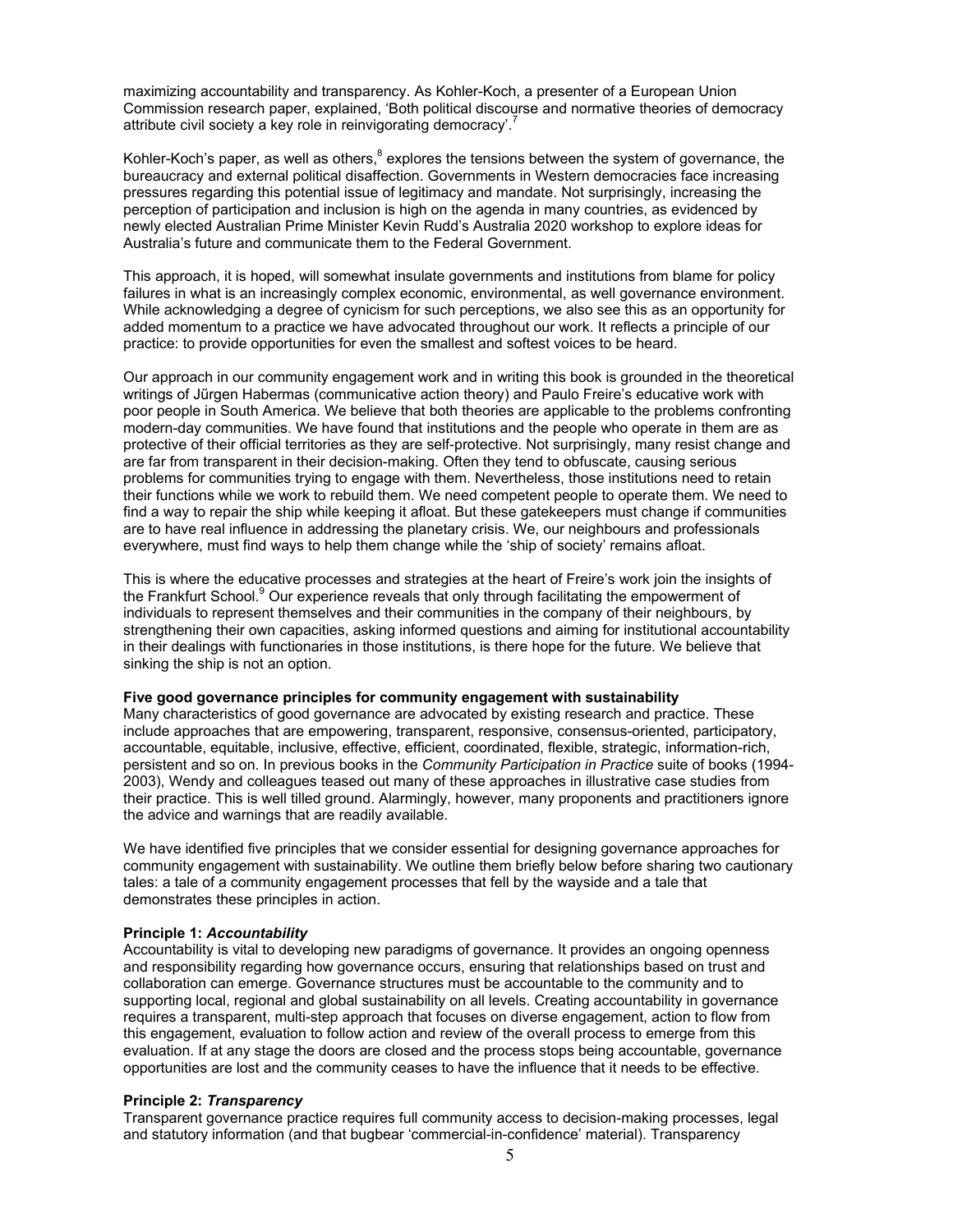requires that this engagement be grounded in realistic power dynamics so that those involved are clear about levels of influence in decision-making and policy forming. Governance practices also need to be consistent with the effective rule of law that produces and protects fair legal frameworks and guarantees community access to good governance practice, enforced impartially through an independent judiciary and an incorruptible police force.

## **Principle 3:** *Strategic adaptability*

Strategic governance must begin with the collaborative development of shared future visions involving government, community and industry participants. Adaptive, strategic approaches can then be produced based on these visions, while focusing on action outcomes to achieve sustainability for community management. Strategic and sustainable governance requires shared decision-making and management practices. Governance *structures* must reflect the diversity of interests of all stakeholders, encourage collaboration and integrate diverse views. This means we need succession strategies, intergenerational collaboration processes and knowledge-management systems to ensure that some people or groups do not dominate governance processes.

## **Principle 4:** *Participation*

In developing new participatory governance structures, inclusiveness must become our overriding mantra. This requires involvement of those often neglected or ignored in the decision-making process, including young, older, marginalized people, young people and people from culturally and linguistically diverse backgrounds. It depends upon authentic access to information about how decision-making occurs, including use of adaptable, consensus-based processes that ensure a diversity of stakeholder representation in resulting policy and actions. These processes also need to acknowledge that different agencies have different timeframes, processes and understandings. We must design governance practice to accommodate these localized needs.

Engagement in governance also needs to be empowering on both personal and community levels, This means that processes should strengthen social capital and social networks and create opportunities for relationships, particularly between and among stakeholders whose needs may seem to conflict. As we have discussed, current approaches to governance tend to prioritize *economic* outcomes and marginalize those who seek to broaden the discussion to encompass social, cultural and environmental issues. How the discussion is framed, as demonstrated in chapter 6, Action and chapter 8, Inclusion, can limit participation. Developing new approaches to governance, based on sustainable, participatory practices, requires providing more authentic access to the processes of governance and decisionmaking. We must employ appropriate structures and focus on fairness and equitable representation. This means access to the highest level of policy development and decision-making, not simply tinkering at the edges of implementation and evaluation. Once again, the distinction is the difference between influencing what a development should look like and deciding whether it should happen at all.

Accountability groups, reference groups, citizen action groups and other forms of governance groups are valuable in different contexts. Membership issues are very important, as 'stacking' is always a concern and representativeness needs to be vigilantly monitored. Any group with governance responsibilities — for carrying a plan or policy into fruition – must reflect the diversity of the local community, as well as affiliated stakeholders. We are convinced that facilitation is the key to successful participation: groups need to be facilitated equitably so that everyone has an equal opportunity to participate, to have their perspectives heard and to contribute both the decisions and the way they are made. Importantly, those involved in governance groups also need to be clear about how much influence they are going to have over the final decisions.

## **Principle 5:** *Persistence and patience*

In the transition to a participatory model, we must acknowledge that some people will be jaded, cynical and unsure about how they can participate in governance practice. Further, redefining governance relationships to include community, government and industry participation will take time and resourcing if we want to facilitate new dialogic structures. Given these considerations, the transition to a new approach based on shared values needs persistence and patience from all concerned: government agencies, community leaders and organizers and participants. These qualities always seem to be in short supply.

## **Reflections on governance in practice**

All five of us have experienced good and terrible examples of governance approaches to community engagement with sustainability. Wendy, however, has over forty years of experience observing what works and what doesn't. She's witnessed the consequences of ignoring good governance principles, when the laundry is left undone. In this section, we reflect on two community engagement processes.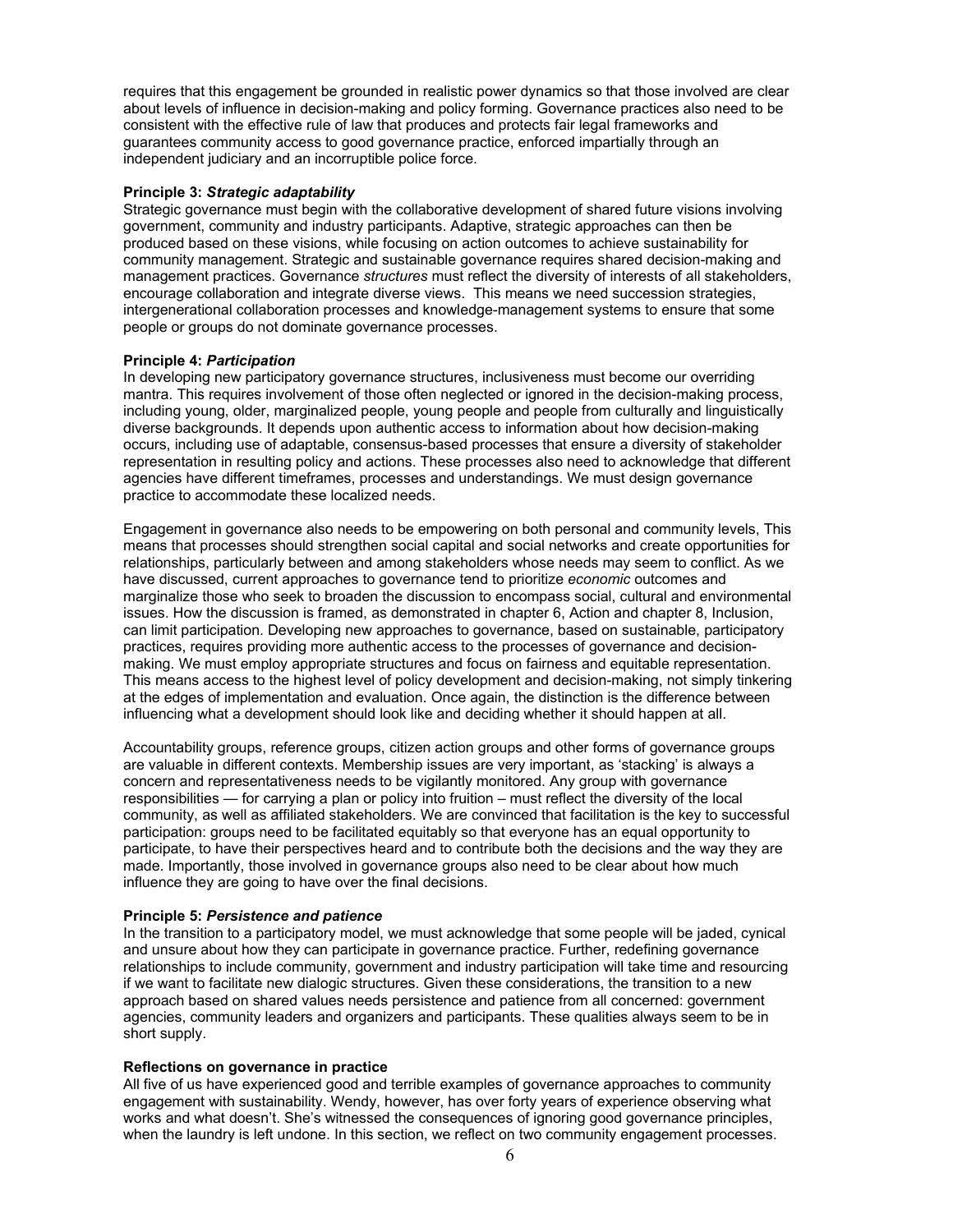They are two very different tales of how governance was taken into account and the subsequent consequences.

## **Good Governance Principles ignored: The tale of BlueWater Cove**

It's sad to report that a project that had so much going for it ended up as a failure. And we believe it's largely because nobody was willing to do the *laundry*. When Steph, Wendy and Yollana think back on the sad tale of BlueWater Cove, we're reminded of a provocative book by Jack Kornfield, *After the Ecstasy, the Laundry: How the Heart Grows Wise on the Spiritual Path*. 10 Kornfield, a wise spiritual teacher, explains that even the most enlightened beings have to take time out to 'do the laundry'. Life is not one continual ecstatic spiritual experience, even for a guru. We believe that the same applies to community engagement with sustainability and especially to the 'governance' component, which is so often ignored. We have to make time for the time-consuming, boring and repetitive work of community engagement. And that's often the governance components, which is one reason we have featured 'governance' in this book.

In the case of BlueWater Cove, a waterfront site near a large northern Australian city, we designed and implemented a sophisticated program of community engagement and capacity-building process with the full support of the developer, DevelopersRUs. That was necessary because the project was a 'rescue mission' for a project that had previously fallen apart under suspicious circumstances, leaving some local people financially burned and others who had bought neighbouring properties very disappointed. They had been promised a marina, various resort and recreation facilities and all manner of delightful beachside amenities on their doorsteps. None had eventuated. And, sadly, several years after our involvement in the enthusiastic relaunch, described by one local as 'clowns and elephants dancing down the street,' it appeared that nothing was happening. Again.

Initially, we were so proud of our sophisticated engagement processes that we intended to make the BlueWater Cove story the cornerstone of this book, using its full identity. However, when we returned to BlueWater Cove to see how things were proceeding, we discovered that the project had stalled and that local people felt dispirited and betrayed by inaction. The delays were not the developer's fault. Quite the contrary. But nobody was telling the community what was going on. More than that, the community members didn't know what to do. They had no formal processes, protocols, or further ways to be empowered. The developer was holding only occasional meetings and the locals were slipping into passivity and despair. They had never taken charge – as a community – of the governance components of the engagement process after the 'clowns and elephants' departed. They had not built their capacity and they felt completely disempowered by the inexplicable delays.

As we explored matters further, it became clear that the developer and their consultants (and community members) had found participatory design exercises, bus trips, site visits and long lunches with residents more fun than developing and refining consensus-based decision-making processes and protocols for the community group that was to guide the project. Thus, the whole governance process had fallen apart. Further, the charismatic and courageous project manager had resigned, leaving instead an inexperienced, nervous and risk-adverse deputy, terrified of even speaking with the community when he had 'nothing to report'. In a fertile ground of silence that continued for months and years, suspicion again took root. The community came to believe that they had been let down again (when, actually, there were some hopeful signs behind the scenes). Inside the developer's office, however, it was 'business as usual' and the openness and community capacity-building approaches that characterized our earlier work and that of the courageous project manager were nowhere to be seen. In fact, she was now vilified. She had said that the culture change and internal governance changes had been the most difficult of all to achieve in the relaunch of this complex project. Now, no longer part of 'the family', she had to admit to the failure of her attempts at cultural change within the organization.

Some very simple – but possibly boring – processes – could have contributed to an ongoing relationship between the developer and the community and much higher levels of trust. An empowered community might have been able to help the developer put pressure on others who were delaying progress. We discuss these processes in this chapter. We also show how, in a very different community some years earlier, careful attention to boring matters of governance resulted in strong and enduring community strengthening and empowerment processes. Those processes helped to transform a depressed and disenchanted community into one that was full of energy and ready to embrace change. That community was the low-income community of Eagleby, described in the next story. In Eagleby, with the help of a committed and thoughtful project manager, community members did the laundry. Lots of it.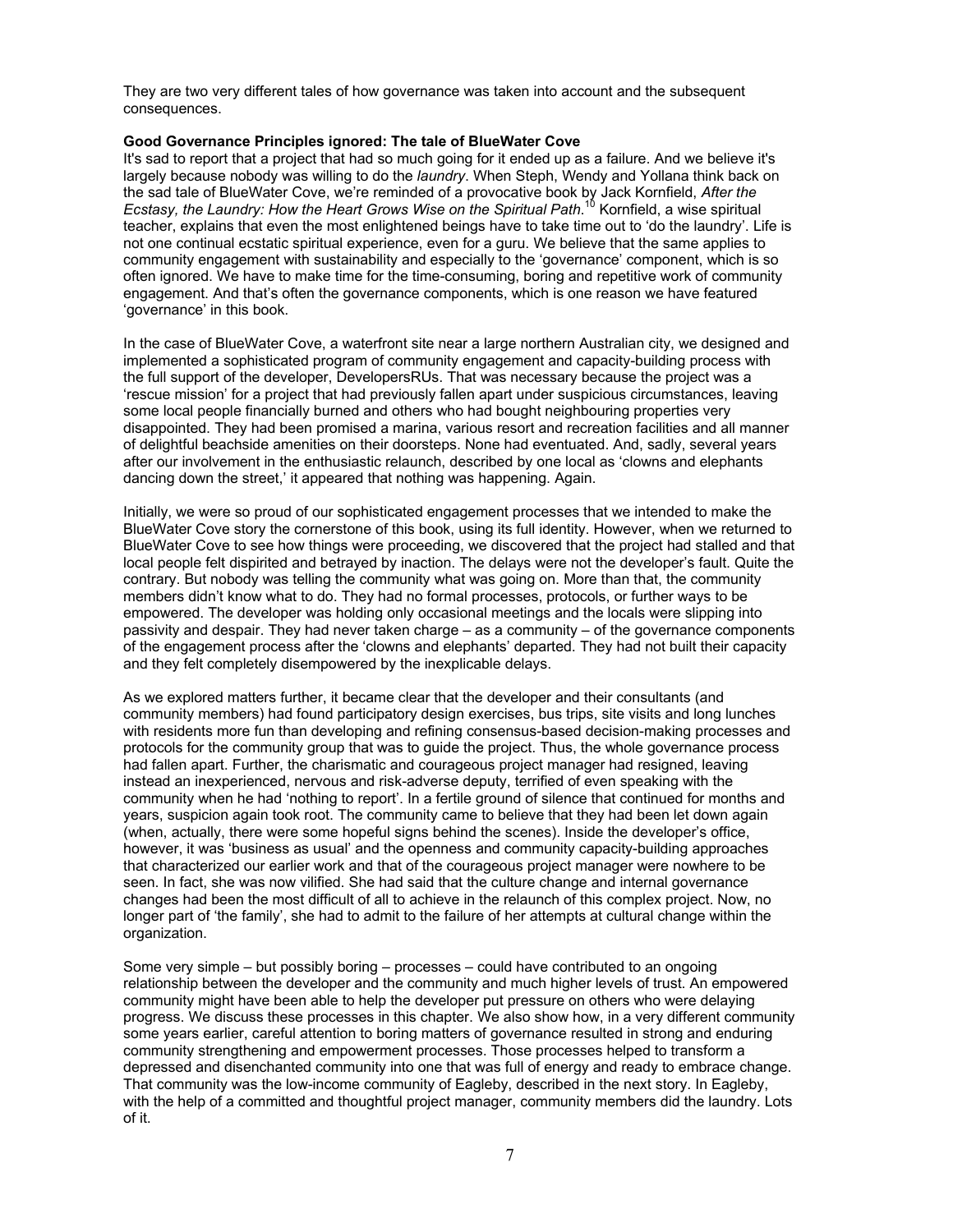**Good governance principles in action: the tale of the Eagleby Residents Action Group (ERAG)**  Wendy was leafing through some old photos when she came upon the one showing members of the Eagleby community were making the award of the first *Order of Eagleby* to Mike Allen in 2000. As the second recipient of that honour the following year, she holds these matters very dear to her heart. What is a nondescript low-income community on the edge of Brisbane doing giving an award to a consultant? And what for? And what did it matter? And what does this mean for governance in a community engagement context?

A lot, truly. But first, a bit of background:

When Wendy began working in Eagleby in 1999, it was regarded as one of the most disadvantaged communities in Queensland. Bureaucrats ticked off a long list of things that were supposedly wrong there. The usual: high levels of welfare dependence, little community infrastructure, too much drug use and pregnancy among teens. Two State Government Departments, Queensland Housing and Queensland Health, had massive projects operating and Wendy was managing the community engagement processes for both of them. Like it or not, Eagleby was being 'renewed'.

#### **Sad feelings about governance**

The residents were very sceptical about the process. Sadly, some of their scepticism was well founded. Their comments below (in the public record) are typical of community members who have experienced poorly organised community engagement processes with inadequate attention to governance:

'When CRP [Community Renewal Program] first commenced the community was stumbling, but when we asked for information about how other CR [community renewal] areas had done their community reference group we were not provided with anything. There was very little guidance offered by the Department of Housing about how we should go about it.'

'The ERAG [Eagleby Residents Action Group] was functioning prior to CRP as the Eagleby Action Team which evolved into the ERAG. Our name was RAGE (Renewal Action Group for Eagleby) but senior staff of the Department of Housing came to one of our meetings and advised that this was an "unfortunate" name for the group and that we would have to change it to ERAG.'

'…it [the demand for the name change] immediately set the Department up in conflict with us. It caused a lot of negative feeling towards Housing and a loss of trust. We felt that once staff of CRP decided the group should go down this path, that was it and we were just forced to go down that path.'

'Another example was the terms of reference for the ERAG were given to us (without discussion/consultation) and we were expected to simply accept them. We felt no credibility was accorded the group as a representative body, or that Eagleby residents would have skills – "it was a Big Brother statement"…. they were doing things to us rather than working with us. $11$ 

#### **The farmer from Toowoomba**

These experiences simply added to residents' earlier experiences of being ignored by successive local and state governments for several decades. Naturally, they were suspicious of new programs and especially suspicious of consultants. But Mike Allen, first recipient of the coveted *Order of Eagleby*  award, was something else. He was a farmer in his day job – in Toowoomba, a rural community some 150 kilometres away. He came to work in jeans and spoke with people in plain English. He knew how to listen and he never put people down. Furthermore, he understood bureaucracies. What a blessing!

In a wide-ranging series of workshops over about six weeks, Mike helped the Eagleby residents and members of the newly formed Eagleby Residents Action Group (ERAG) tackle the issues of how the Eagleby community would relate to the bureaucrats, funding programs, administrative requirements and the management of several millions of dollars for social and physical infrastructure that was eventually poured into the community. As one resident commented, 'We were on a steep learning curve and made it up as we went along.' The first meeting of the community organisation (a requirement of the funding) was poignant. Nobody felt confident enough to take minutes or had much experience with meeting procedures. It was embarrassing and frightening. The woman who tried to take the meeting notes ran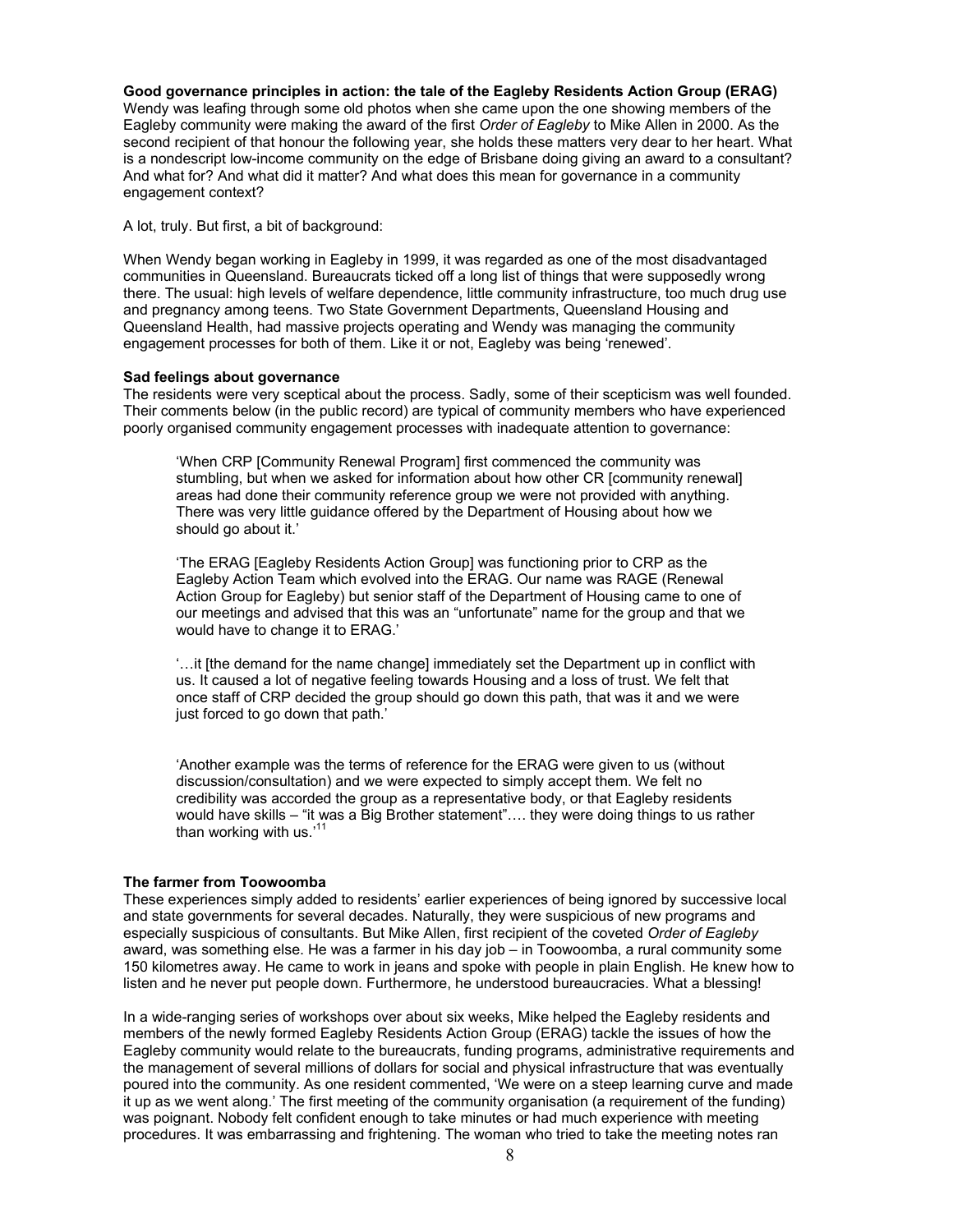sobbing from the room. It felt like it was going to be a long haul.

Mike's tireless and patient tutoring helped the Eagleby residents develop their confidence, to remember what they already knew from other organisations and processes, to build solidarity and get a sense of their mission and their identity as a group. All agreed that they had to be protected from unwelcome intrusion until they were ready: until the group had properly 'formed'. One memorable day when ERAG was meeting, early in its formation, the Minister's minder arrived at the door, demanding to attend the meeting. Wendy and the local community development worker stood with their backs to the door, protesting that ERAG was not ready to meet with anyone and when they were, his boss (who was also the local member) would be the first to know. This local member was not the housing or health minister... but had another Cabinet portfolio. He was a powerful man, an old-style Queensland politician.

With Mike's gentle tutoring, ERAG flourished: no subject was too embarrassing; no shy question seen as too foolish to ask. It took about six weeks of group-development workshops, learning meeting procedures, unpacking the intricacies of *Robert's Rules of Order*, developing decision-making models, electing and training officers, learning how to take meeting notes, chair meetings, propose motions, read and prepare budgets…

At the same time that Mike Allen was working with ERAG on governance issues, Wendy's husband Karl Langheinrich, a qualified social worker, was helping the new community organization grapple with meeting procedures and protocols so that they would be effective in working with the various government departments that had programs operating there. Karl was adamant that this form of 'laundry' needed attention, partly because of problems he and Wendy had recently experienced in projects in Sydney, where community groups refused to tackle the boring tasks of governance and decision-making. Karl prepared a paper called, 'Suggestions for Procedural Rules for Use with a Consensus Interaction Method Decision-Making Framework'. He began by explaining the weaknesses of formal meeting procedures, the role of a facilitator as opposed to a Chair, the role of the recorder, common rules for managing meetings, process guides and examples of how to work through various roles. His work supported Mike Allen's coaching and mentoring.

When all of this was absorbed – with lots of practice runs and role playing – ERAG was ready.

*Then* they invited the bureaucrats to lunch.

In some ways, Eagleby has been a poster child for community renewal in Queensland and Australia. Other projects have been successful, too, but if you look at Eagleby's website (www.eagleby.org.au), you can see what we mean. All those weeks doing the laundry and learning how to do boring and repetitive (but necessary) administrative tasks helped the community strengthen their capacity to deal with all the issues they faced in subsequent years. They've taken initiatives in many realms, including community safety, park regeneration, development of a wetlands recreation area and community employment programs. ERAG was recently disbanded, as the formal renewal funding has finished and life is more or less 'normal' there now. But ERAG 'graduates' work for pay now – in community renewal programs throughout Queensland – helping other communities. We believe that this is as it should be…

## **Early forays into partnership and collaboration**

There is more to the Eagleby governance story than the personal qualities of Mike Allen, however. In 2000, the Eagleby Residents Action Group negotiated a milestone agreement with Queensland Health that represented the type of governance structures we have been discussing in this chapter. The words, 'whole-of-government approach' are easy to roll off the tongue but fraught in practice, as different government agencies have different agendas, different management cultures and different attitudes and approaches to community engagement. In Eagleby, the South Coast Public Health Unit consciously pioneered a leading practice approach to community engagement and made great commitment to it. After many months of negotiation with the local community, an exemplary protocol or Memorandum of Understanding (a Partnership Agreement) was signed with ERAG. This approach guided the Eagleby *Stories in a Park* project that Wendy, Karl and their colleague community artist and activist Graeme Dunstan worked on for many months.

This commitment won the confidence of Eagleby residents. But there was much to be learned on all sides. Much of consultants' time was spent consolidating and affirming ERAG as a working committee and a confident community voice, and, as described above, tutoring committee members in meeting skills, acronyms and the ways of bureaucrats. The success of this governance work was evident in the prevailing good feeling within ERAG meetings and the goodwill towards, and support for, the *Stories*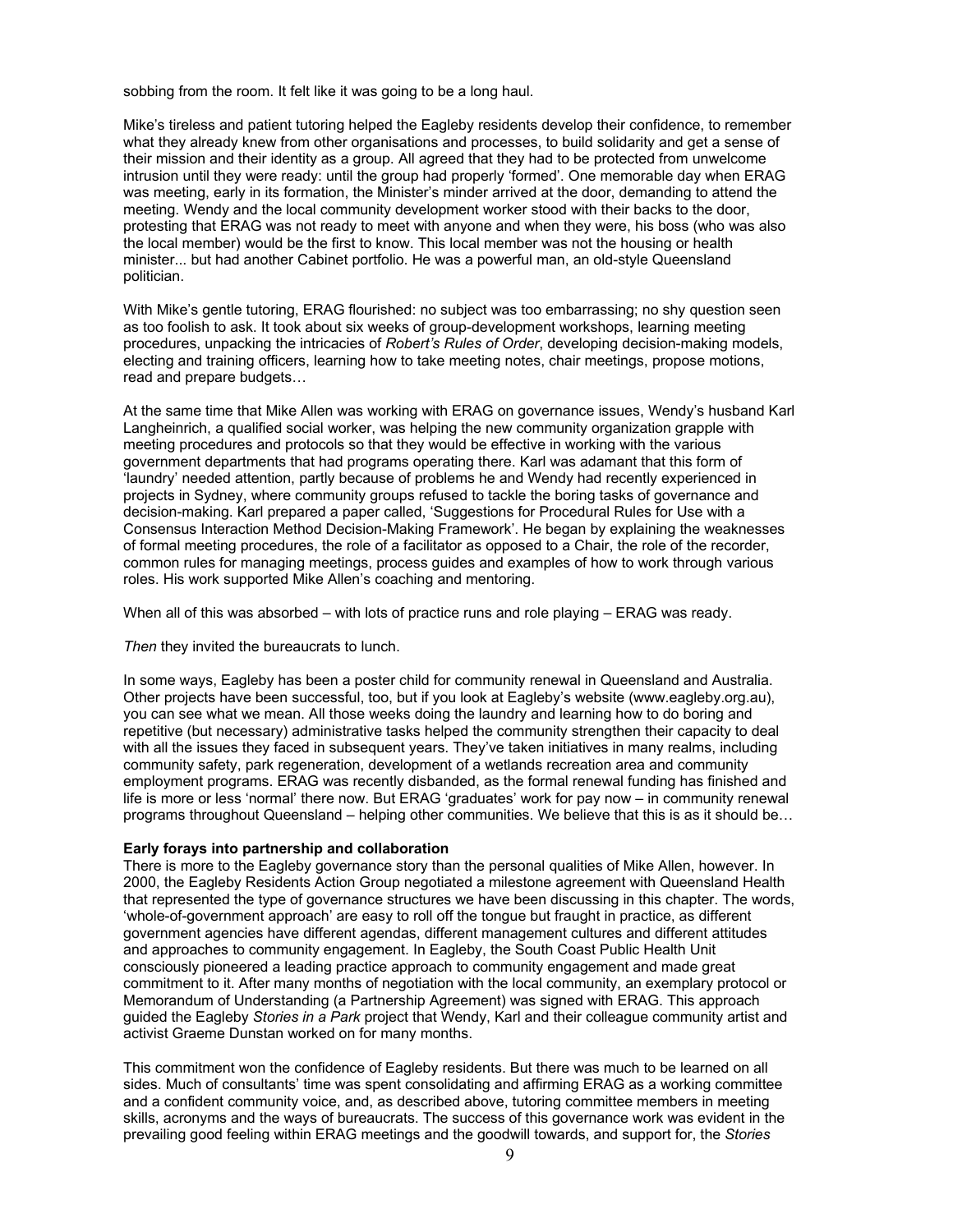project. It was also evident in the number of government representatives who were drawn to attend ERAG's weekly meetings. For a bureaucrat obliged to consult a community, finding a stable, intelligent and receptive community committee to work with is a very important matter.

The partnership agreement was a formal document signed by Queensland Health and the President of ERAG in December 2000. It commits each party to work collaboratively with the other. The effectiveness of this document is testament to the work of another remarkable professional who was willing to 'do the laundry', Project Manager, Rebecca Cotton. This is Rebecca's recollection of the process of negotiating the governance agreement:

# **Rebecca's story**

I'll always remember how it felt.

We decided to have a session that would help us to build trust with these folk we were only just getting to know before we commenced with the 'supportive environments for physical activity' work as government representatives. I sensed that many of them had been damaged by their experiences of dealing with government authorities — and I had heard that some of them had quite tragic stories (Jane having her kids removed ─ how heart-breaking).

To be honest, I felt a bit embarrassed coming in from a state government body. I felt like an intruder who was preceded by a history of intruders who left damage in their wake. I wanted to prove somehow that I wasn't like the others. Wanted to prove that the South Coast Public Health Unit (Kate and I) weren't like the others-that we were fair dinkum. I know that Kate felt the same way. So we planned a session that would begin by allowing the (later to be called) ERAG folk a chance to 'tell us their horror stories**'** (and that is exactly how I said it) about dealing with government people and representatives.

After each horror story, we paused in the group for a moment to think about how that must have felt for the person telling the story. Together we looked for the lesson that the government could learn from the story. We then made a reciprocal agreement about the story. That became the Partnership Agreement. Basically we said, 'OK, we promise to XYZ. And what can you promise us in return?'

And we did this for each story told:

1 Horror story told.

- 2 Reflect as a group on how it must have felt.
- 3 What can we learn from that story?
- 4 What do we promise you as a result of hearing this story?
- 5 And what do you promise us in return?

Each of these reciprocal promises became a reciprocal agreement. And all the agreements together made our partnership agreement. Each session was very moving and intense - very intimate. And we were always held to the agreement. ERAG and the Eagleby people quickly reminded us if we weren't living up to what we promised. I heard a few years after (after I had left) that ERAG continued to be happy to deal with Queensland Health 'because we have a partnership agreement with them'. I was so pleased that the Partnership Agreement had a lasting effect.

# **The Queensland Health Partnership Agreement**

What makes the process described above so potent is that the Partnership Agreement was written in the form of guidelines between Queensland Health and ERAG members. It's a precise, signed and dated statement about what each group promises to the other with respect to the SEPA-Q (Supportive Environments for Physical Activity) project.

# **PARTNERSHIP GUIDELINES, 2000**

# **1. Input and Guidance**

- Queensland Health staff will ensure that ERAG is given the opportunity to provide input and guidance for all stages of project development and implementation.
- ERAG members will actively follow the progress of the SEPA-Q project in Eagleby and provide input and guidance to the Queensland Health staff.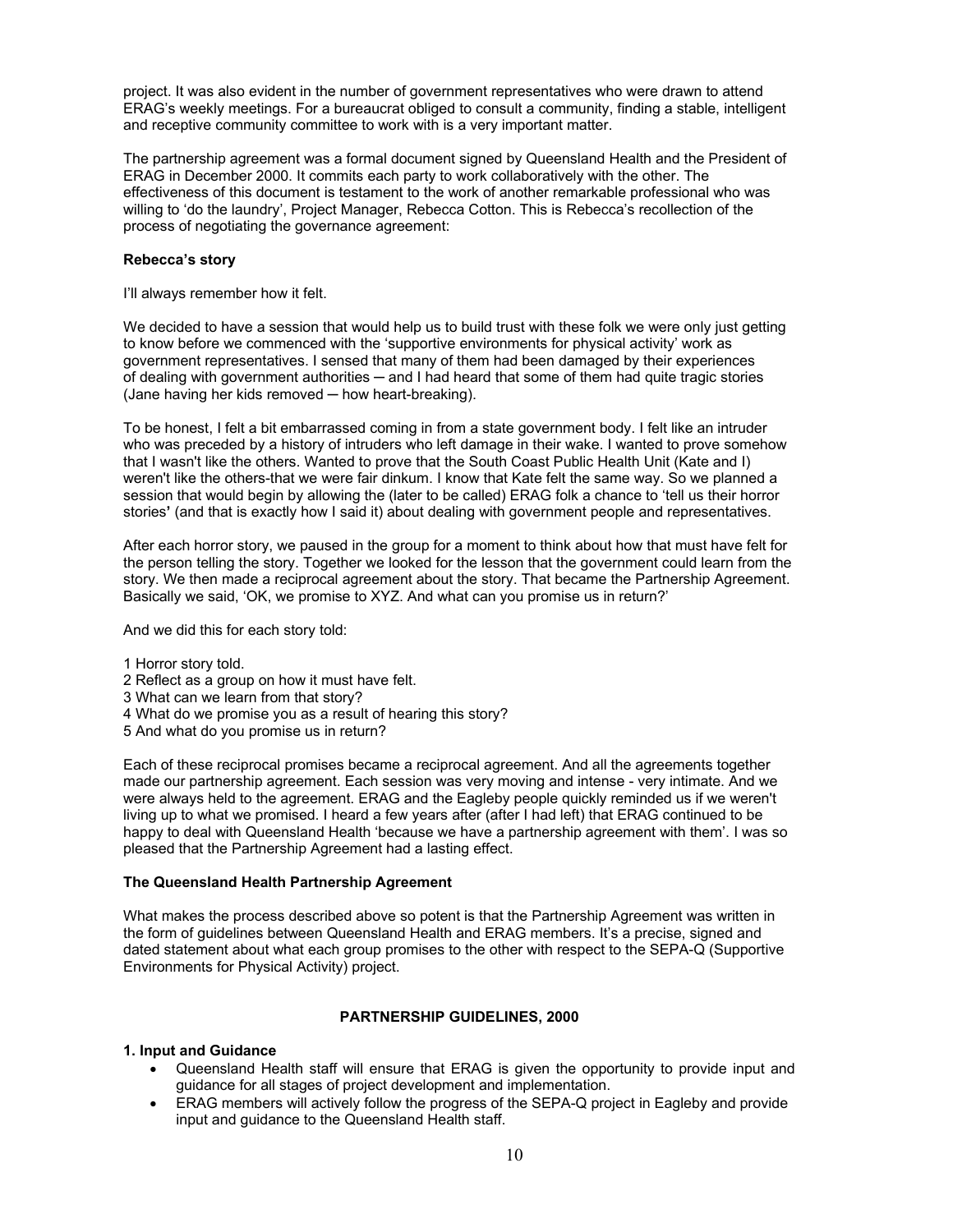# **2. Best Practice**

- Queensland Health staff will strive to base all work on proven best practice at every stage of the process.
- ERAG will hold the Queensland Health project staff accountable for using proven best practice in all their work.

# **3. Keeping Up To Date**

- Queensland Health staff will provide an update at an ERAG meeting on all SEPA-Q activities at least once per month. This update will include a written progress brief and a spoken update by one of the Queensland Health staff.
- ERAG will ensure that a Queensland Health staff member is given an opportunity to provide a progress update at least once per month at an ERAG meeting.

# **4. Raising and Listening to Issues**

- Queensland Health staff will listen actively to all comments and concerns raised by ERAG members. We welcome discussion and negotiation on any issue pertaining to SEPA-Q.
- ERAG will raise all concerns about the SEPA-Q project with the Queensland Health staff according to the ERAG policy guidelines for communications.

# **5. Respect**

- Queensland Health staff will treat all members of ERAG and the Eagleby community with the utmost respect, recognising that every person has a valuable contribution to make to the project.
- ERAG will treat the Queensland Health staff with respect and value them as equals in this process.

# **6. Preferred Processes**

- Queensland Health staff will honour the preferred processes of ERAG, adapting work to align with these processes.
- ERAG will clearly explain their preferred processes to the Queensland Health staff so that the SEPA-Q project may come into alignment with these processes at every stage.

# **7. Asking and Answering Questions**

- Queensland Health staff will answer questions honestly, with courtesy and respect and with appropriate language. If we cannot answer your questions straight away due to a lack of knowledge, we will research the issue and return an answer to you as soon as possible.
- ERAG members will ask and answer questions with honesty and integrity.

# **8. Courtesy**

- Queensland Health staff will always be mindful that they are guests in the Eagleby community and will behave with courtesy and respect at all times.
- As hosts, ERAG will behave with courtesy and respect at all times.

# **9. Preparation and Punctuality**

- Queensland Health staff will arrive at all ERAG meetings and other SEPA-Q related events on time and well prepared.
- ERAG members will arrive at meetings with Queensland Health staff on time and prepared.

# **10a. Decision-Making**

- Queensland Health staff will respect and honour the decisions made by ERAG.
- ERAG will clearly explain all decisions made concerning the SEPA-Q project and ensure that Queensland Health staff understand the reasoning behind the decisions.

# **10b. Decision-Making**

- Queensland Health staff will engage ERAG in all decision-making processes concerning the project.
- ERAG members will honour decisions made in consultation and co-operation with Queensland Health staff.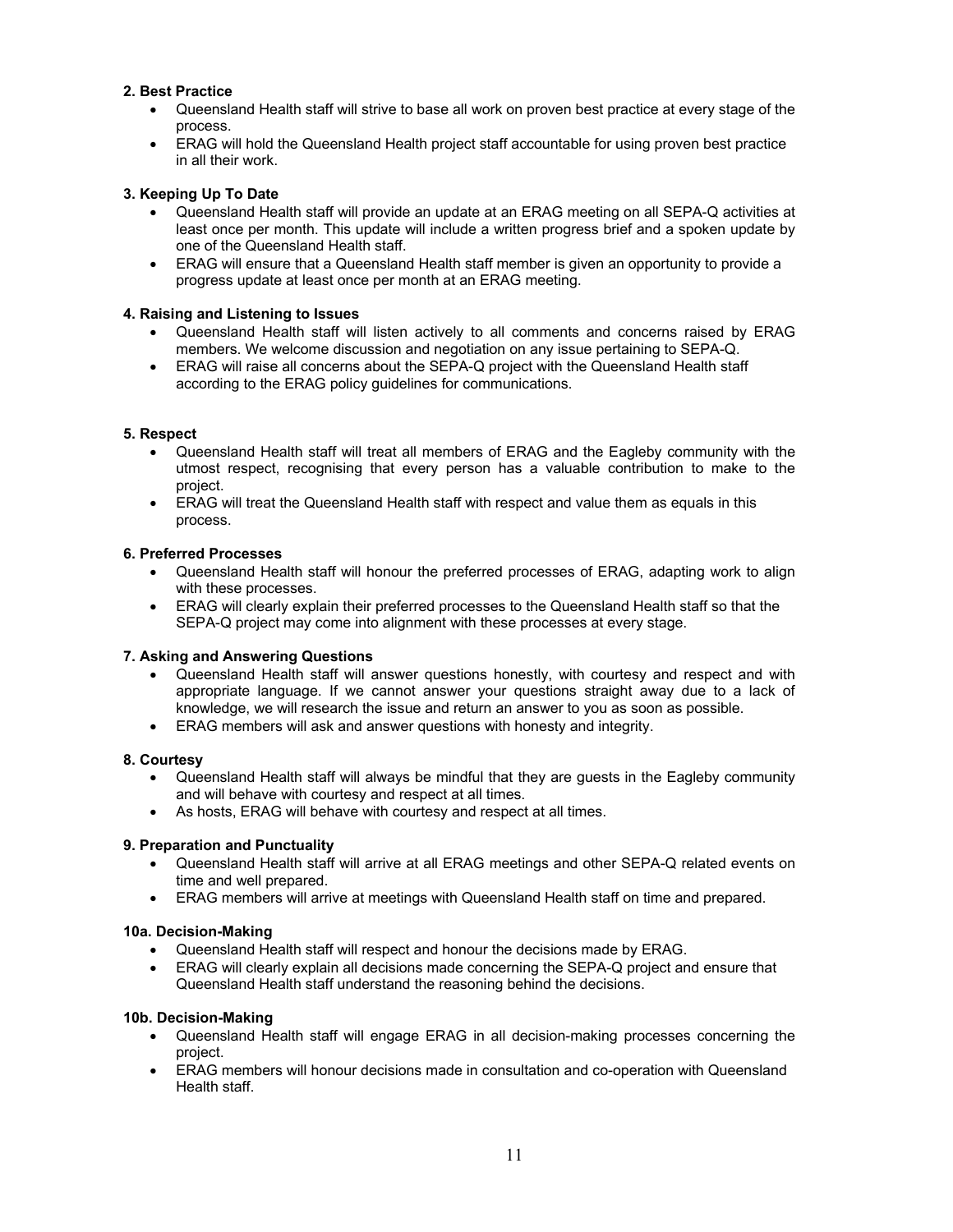#### **11. Positive Representation**

- Queensland Health staff will always present Eagleby in a positive manner in all discussions, meetings and media-related activities.
- ERAG will strive to positively promote the SEPA-Q activities to the wider Eagleby community, and to prevent and resolve any rumours that may develop.

#### **12. Acknowledgement and Opportunity**

- Queensland Health staff will acknowledge and reward the effort made by ERAG members and the community in the SEPA-Q process.
- ERAG will endeavour to link local people with specific skills and talents with appropriate SEPA-Q initiatives.

#### **13. Overcoming 'Red Tape' Frustration**

- Queensland Health staff will assist ERAG members by identifying and clearly explaining any bureaucratic processes and procedures which may delay SEPA-Q activities. Queensland Health staff will also strive to overcome any bureaucratic restrictions that do not support best practice community participation in the SEPA-Q project.
- ERAG members will express any dissatisfaction with delays in progress and will ask for clarification from Queensland Health staff in this event. ERAG members will also identify any blocks to the progress of the SEPA-Q project as soon as they become evident.

This Agreement is still spoken about as a benchmark in engagement processes. It took many weeks of painful and sometimes boring 'laundry' work to come up with such a straightforward and helpful document. But, as Rebecca Cotton explained above, it worked. In our experience, careful attention to the mundane tasks in the 'laundry' of community governance is never wasted.

Rebecca Cotton's story and the Partnership Guidelines are testament to what is possible in community engagement. The willingness of government to engage with mistakes of the past is far too rare. In refusing to be open to negative feedback, government agencies often lose a valuable opportunity to build trust and improve relationships and community engagement processes. We hope that this story will inspire more people in 'positions of power' to admit and to learn from the mistakes of their organization, so that the real (the 'everyday' laundry) work of community engagement can begin and flourish.

#### **Coming to public judgment**

One of the important stages in participatory governance is called 'coming to pubic judgment'. This means moving from public *opinion* to public *judgment*. Coming to judgment requires three steps: (1) consciousness raising, (2) working through and (3) resolution. It also involves local people accepting that they no longer have to bow to expert views and what has been called 'a culture of technical control'. As Costanza explains, 'Coming to judgment is the process of confronting and resolving these inconsistencies by breaking down the barriers between the mutually exclusive compartments into which knowledge and information have been put'.<sup>12</sup>

Costanza argues that, 'This can be done most effectively by formulating the choices as complete visions of the alternative states of the world, and incorporating all the divergent elements.'13 We strongly support this view, as we have found that community groups must work divergent thinking and move into more convergent thinking modes. This is the difficult work: the 'groan zone'.<sup>14</sup> Demanding work, for communities and for facilitators, it can be enormously assisted by strong governance structures that give community members confidence that their contributions will not be trumped by 'expert' views and that their contributions will reach decision-makers and make a difference.

#### **Recipes for good governance**

As the tales above illustrate when governance arrangements fail, people jump ship. Sometimes the ship goes down, with some people still on board. On the other hand, when good governance arrangements are addressed up front and centre, conditions for a possibly transformative journey are optimised. The ERAG story is a wonderful demonstration of this. We want to keep the ship afloat.

Below we provide four recipes for good governance that will ensure better community engagement with sustainability.

Recipe 1: *Resourcing*  Recipe 2: *Processes and procedures*  Recipe 3: *Capacity strengthening*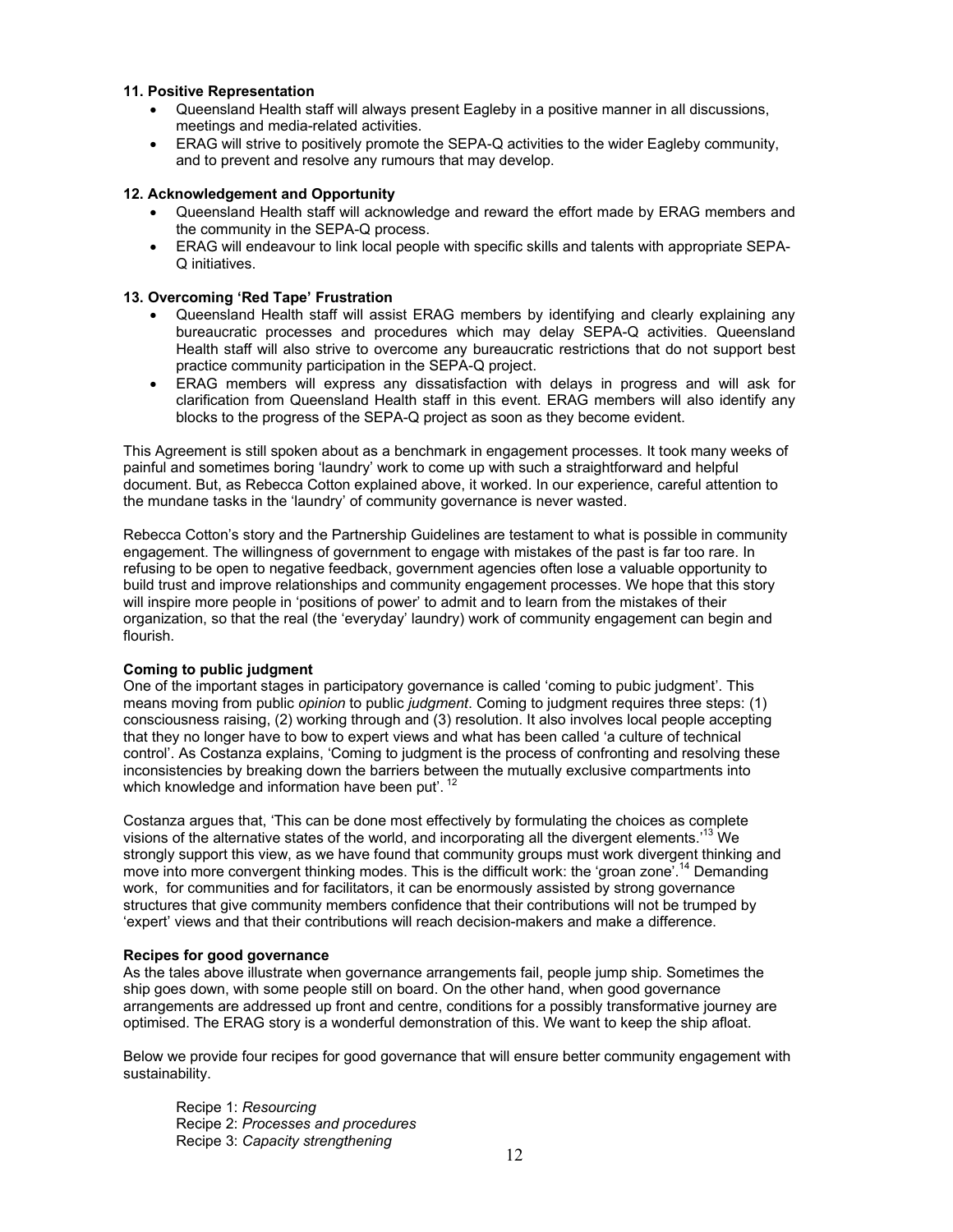#### Recipe 4: *Learning opportunities*

#### **Recipe 1:** *Resourcing*

We advocate a participatory approach to governance which requires addressing how we can resource the community involved in any engagement process to enable full participation. Resourcing includes access to funding, meeting spaces in which to meet and organize and access to information and knowledge. Community Assistance Schemes (CAS) and similar programs provide specific resource and infrastructure funding to community organisations working for broad community outcomes. Providing funding and access to shared community spaces, noticeboards, equipment and other resources strengthen opportunities for action to occur and trusting relationships between proponents and the wider community. Shared community spaces help the local community to participate more effectively, as they can be used for meeting, gathering, information dispersal, storage and other activities associated with community organizing.

A *coproduction* model allows for participant assistance in financial terms, adequate budgets for resourcing of community groups, to pay their expenses so that they can participate fully and easily (the argument being that the bureaucrats and consultants are paid but the community members are volunteers).

Access to information and knowledge is another aspect. Information made available to a community organisation or group needs to be in a form that they can digest, taking issues of cultural and linguistic diversity into account. Reports and plans need to be in understandable formats and plain words. Community groups need sufficient notice and time to review reports and respond to plans and proposals so that the group can convene a meeting, gather advice, seek professional assistance, if required, workshop a plan or proposal and prepare a thoughtful response. Regular and convenient meeting times of appropriate length are also important.

#### **Recipe 2:** *Processes and procedures*

Many practical processes and procedures are necessary to keep wind in the sails of community engagement processes to support transformative change: decision-making processes, conflictresolution procedures, accountability mechanisms and meeting protocols, to name but a few. As with any decision-making structure, there are always opportunities for groups of like-minded people to dominate, control and manipulate community governance processes and structures. However, when we incorporate good governance principles, we can help participants self-manage and regulate inappropriate behaviour. Appropriate conflict-resolution processes can maintain balance and reduce domination, offering participants confidence that there are systems for maintaining balance, equity and equal access.

When designing governance processes and procedures, six questions require our attention:

*1 High-Level Decision-Makers*: How can we enable access to high-level decision-makers so that the passions and concerns of the local community can be heard directly and not filtered though bureaucratic language?

*2 The Same Faces*: How can we provide assurance that the same people will be able to be contacted (so that the time spent in relationship-building with bureaucrats is not wasted), and that that person *has*  authority to make decisions when meeting with a representative of a community group?

*3 Children and Young People*: How can children and young people be incorporated into the decisionmaking processes as full participants to ensure they are included and that their views are not exclusively communicated by adult gatekeepers?

*4 Status in Open Forums*: How can we establish open forums where community members have status to speak and be heard and can also hear the planners and proponents with respect to the plan or proposal?

*5 Coaching and Mentoring*: What coaching and mentoring opportunities can we provide available for community members to participate in submissions, panels and formal review processes?

*6 Accountability*: How can we design community engagement processes with directly accountable links between community members and the proponent and government representatives?

As the ERAG story above demonstrates, there is no simple formula. However, with a commitment to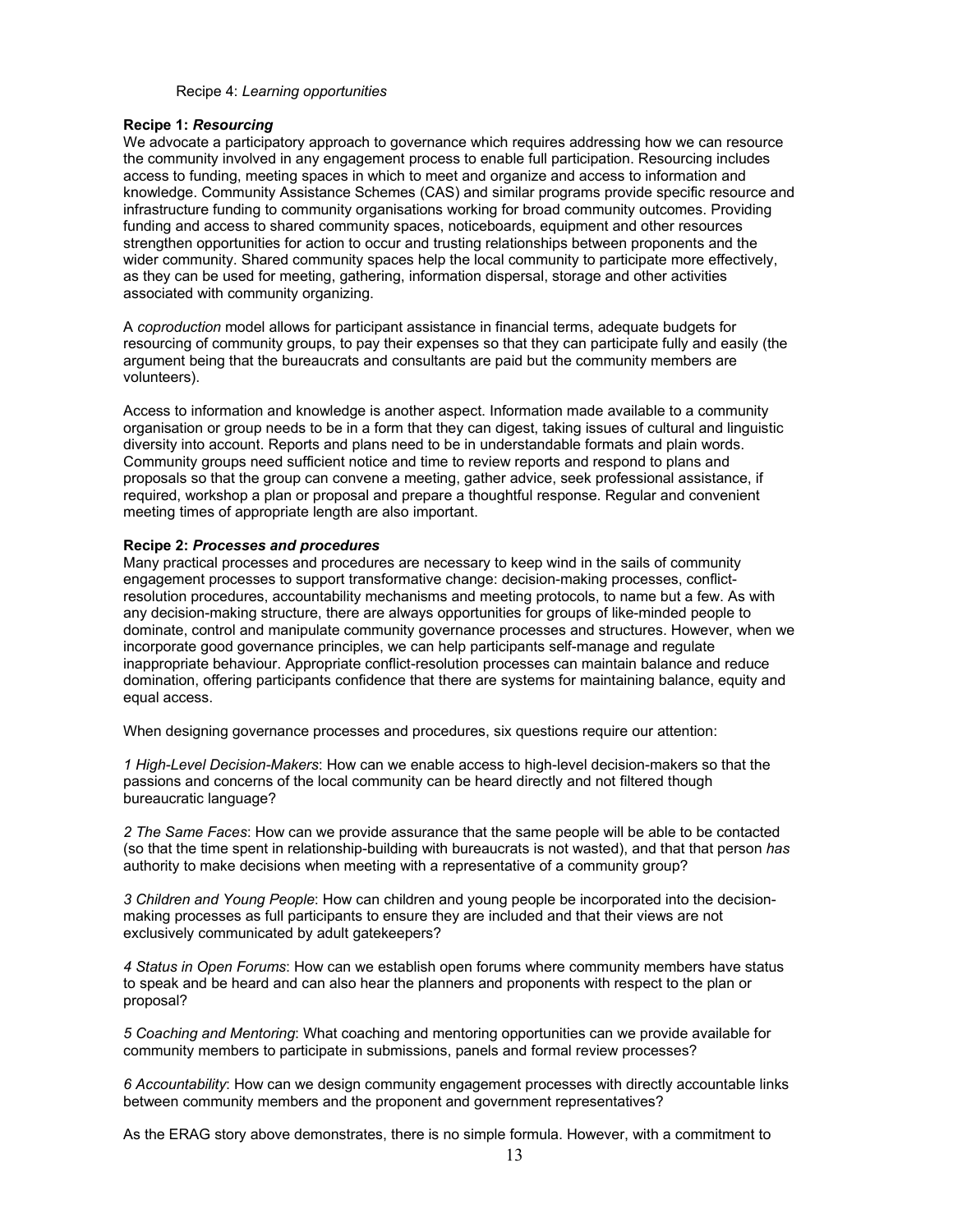participatory processes and sufficient time, participants can agree on locally appropriate processes and procedures. Like the ERAG Partnership Guidelines.

# **Recipe 3:** *Capacity strengthening*

Participatory governance practice demands a focus on strengthening community and individual capacity to participate effectively. This requires resources (as discussed above), as well as community education approaches that create localized and broader exchange of high-quality information, learning tools and experience to broaden people's understanding of governance practice, community needs and sustainability imperatives. We discussed this requirement at length in chapter 5, Education. We need to develop capacity-strengthening opportunities in tandem with building community connectivity through intergenerational approaches such as mentoring programs and through skill-sharing and support exchanges among individuals, groups, professionals and academics.

Capacity strengthening can include assistance to any of the following matters:

Knowledge and practice of small-group consensus decision-making processes; Training in how to manage a community advisory group: how it is formed, statutory and formal reporting requirements (especially if the group manages any money), how to work up an agenda, a report to a meeting, how to run meetings, take minutes, report on meetings, manage conflict and resolve it effectively within meetings, determine the representativeness of any group and seeking to widen membership to be more representative;

Education about reading balance sheets, understanding plans and drawings, reading plans in three dimensions, understanding technical matters like Crime Prevention through Environmental Design (CPTED); and

Coaching and mentoring for community members to participate in panels and formal review processes that can be frightening contexts.

Often found at the core of resistance to participatory governance is an unwillingness to share or devolve power. Our educator colleague, Noel Wilson, reminds us that power structures exist within all organizations. And the lessons are the same: change the basic power structure or in the endgame, you change nothing. To change the power structure, we have to deepen our *Promise to the Public*, as discussed in Chapter 3. And communities with a stake in the matter must have authentic opportunities to strengthen their capacities.

Cathy visited the Castle Vale Housing Action Trust (CVHAT) in Birmingham in 2002 as part of a study tour focusing on learning from innovative urban renewal projects in Great Britain.<sup>15</sup> The CVHAT was a community-based housing association, established with significant funding in 1993 to improve housing and general living conditions in Castle Vale, following thirty years of physical, social and economic decline. It was to have a ten-year life span. From the outset, a priority was to strengthen community capacity so that when the CVHAT wound down there would be sufficient local capacity to carry on the work. The CVHAT dissolved in 2005, having achieved tangible health, education and living standard improvements across the community through multi-agency approaches. Most importantly, over ten years, people worked together to strengthen the community's capacities and successor organizations were established to enable the local community to manage its own affairs into the future. These included a credit union and junior credit union, a community development trust (focused on employment and training linked to local job creation), the Castle Vale Community Care Partnership and the Castle Vale Community Environmental Trust.

Local people now see the potential to transform the cycle of poverty entrenched for generations at Castle Vale. The capacity to maintain and extend the hard work lies within the local community. What was so special about this project was the active community strengthening designed into the process *from the outset*. It was no afterthought. This is a critical component of governance that must be on the agenda of any community engagement with sustainability process from the very beginning.

## **Recipe 4:** *Learning opportunities*

There are no formulaic solutions to sustainability problems. We are all in this together and need to create deep learning cultures so we can learn from one another, from our mistakes and our successes, not at the end of the process but during it. Governance arrangements must provide the time and space for learning opportunities. We have spoken a great deal about learning in this book. In chapter 5, Education, we introduced concepts of 'transformational learning' and a 'learning society'. 'Transformational learning' is a deep kind of learning that has the capacity to transform our values and approaches into the future. A learning society recognizes that for us to develop, evolve and live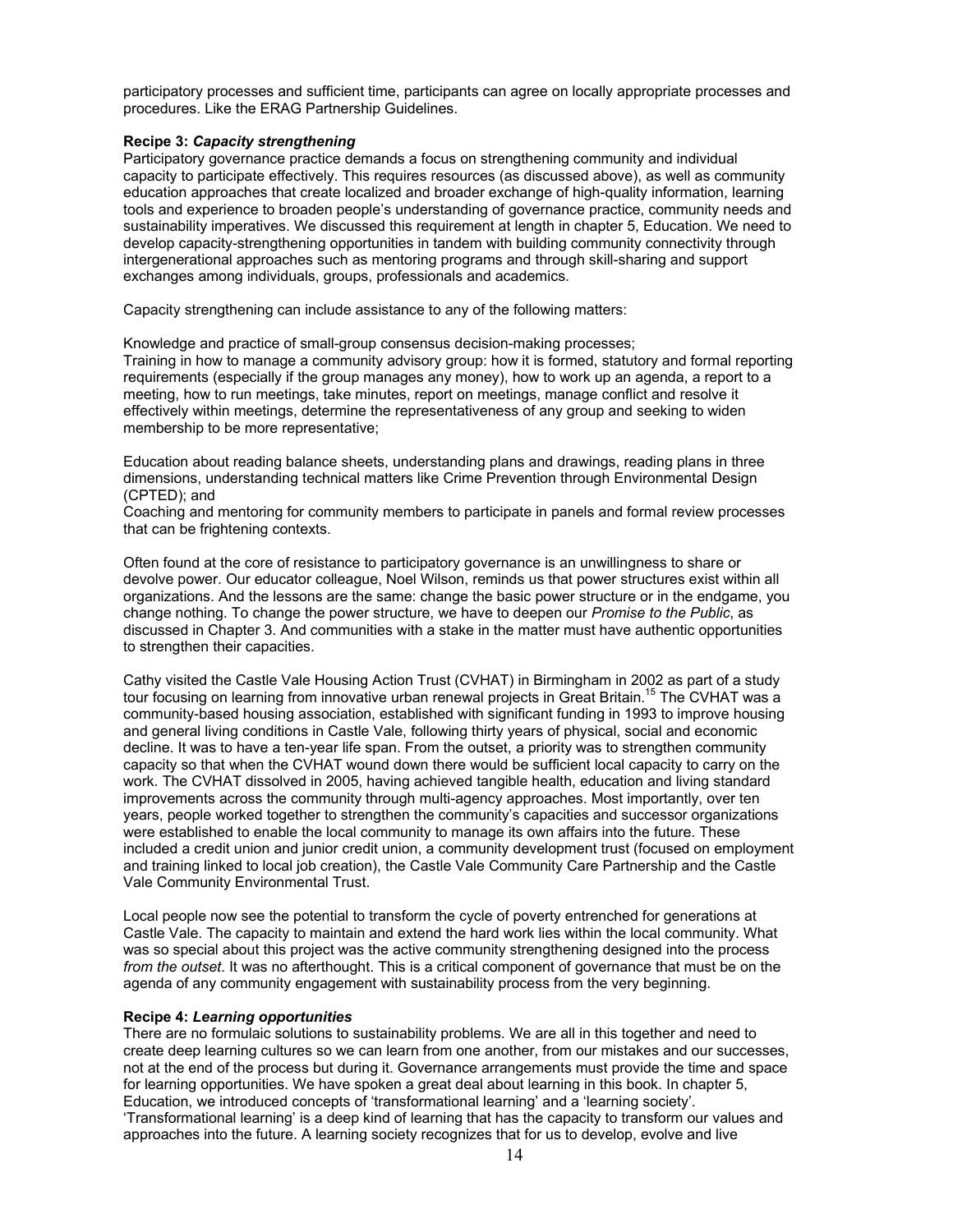sustainability, we must be willing to evaluate our decisions, learn from our mistakes and gain knowledge from our successes. Governance for community engagement needs to be designed to support this type of learning.

In chapter 6, Action, we recommend the formative evaluation approach as one way to build learning opportunities into community engagement processes. Here are some other practical suggestions:

- Opportunities (formally sanctioned and definitely used) to give feedback to proponent, planners and bureaucrats about how community people feel they are being treated by them. Carefully managed, this can foster good working relationships. However, this requires 'safe' contexts where there will not be punishment later on for speaking openly;
- Senior people regularly attending local workshops, meetings and other engagement processes so that they know exactly what is going on;
- Opportunities for community people to share successes and feel good together with the planners and bureaucrats – about how they are working together and celebrating common successes; and
- An action learning approach to conducting projects, where participants collectively review a project's outcomes and what they have learned from being involved.<sup>16</sup>

# **Conclusions**

# **Kitchen Table Conversation Starters**

*Kitchen Table Conversation Starters* are questions you can ask your friends, your family, your neighbours, your local politicians and anyone else who you find at – or can bring to – your kitchen table. Conversations about sustainability must be deep and broad to be effective. Each of these questions will likely raise many more questions. Yet the important thing is to begin. To be part of the conversation:

- How do you feel about current systems of governance where you live?
- In a practical sense, how could greater access to decision-making change they way your local community operates and looks?
- How effective have you found the governance components of community engagement processes?
- What changes would be required in your life for you to be able to participate in community governance? How would you prefer to participate?
- What skills would you like to strengthen to participate in governance processes?

For more opportunities to continue the conversation about community education for sustainability, please visit www.kitchentablesustainability.com.

# **A final thought**

Our values directly inform the conversations and interactions we have at our kitchen tables. They inform our worldview – the lens through which we assess sustainability and how we relate it both to our communities and to our individual vision, hope and sense of possibility. Without governance, we cannot achieve successful sustainability strategies and programs. However, if people in communities perceive governance structures as inaccessible, remote and unrelated to their personal perspectives and aspirations, how can they be expected to engage? We need a better fit between people in communities and governance structures. When governance structures and processes accurately reflect our values, sustainability actions will flourish — grounded in local culture. Then, and only then, will we will see our dreams translated into practical outcomes.

Encouraging active engagement in governance for sustainability is strongly linked to kitchen tables. Good governance practice, based on authentic community involvement, relies on those involved understanding and engaging with the complex requirements for creating sustainable communities. We can make progress only if we can speak openly about sustainability issues at our kitchen tables. And at all the other tables we set up for this purpose. We need opportunities for deep conversations about sustainability at many, many tables.